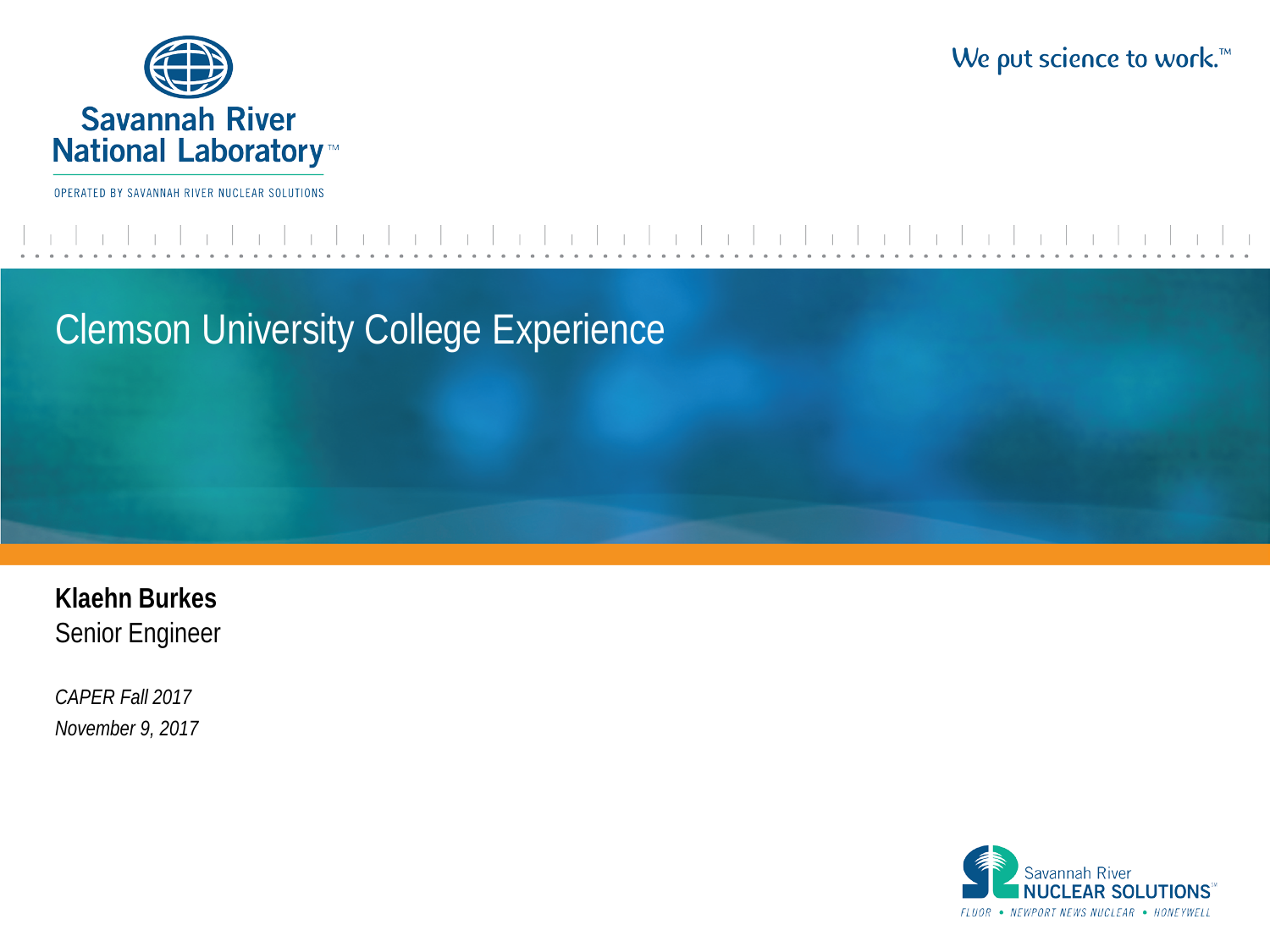## **Undergrad Electrical Engineering Course Work**

Electronics 1 Signals and Systems Microcontroller Interface **Electromagnetics** Electronic 2 Random Signal Analysis Electric Power Engineering Field Waves and Circuits Technical writing Continuous and Discrete Systems Power System Analysis Communication Systems Senior Design 1 Public Speaking Electric Machines and Drives Renewable Energy Senior Design 2

CUPRA/IEEE PES held industry speakers (attendance received extra credit and pizza was provided) and conducted a field trip (travel to Cross Generation Station)

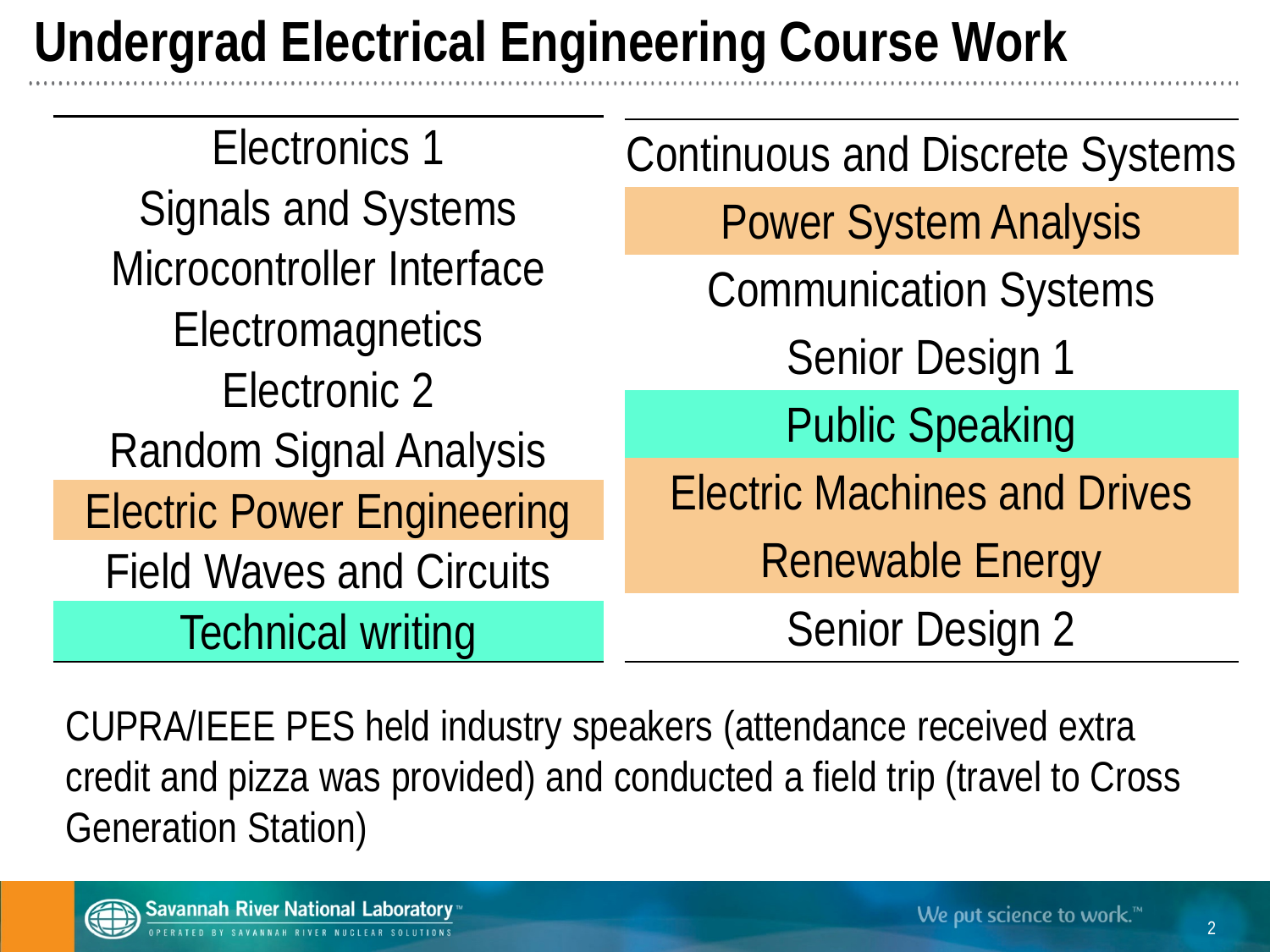### **Perfect Power Curriculum**

# Graduate School



Savannah River National Laboratory<sup>®</sup> BY SAVANNAH RIVER NUCLEAR SOLUTIONS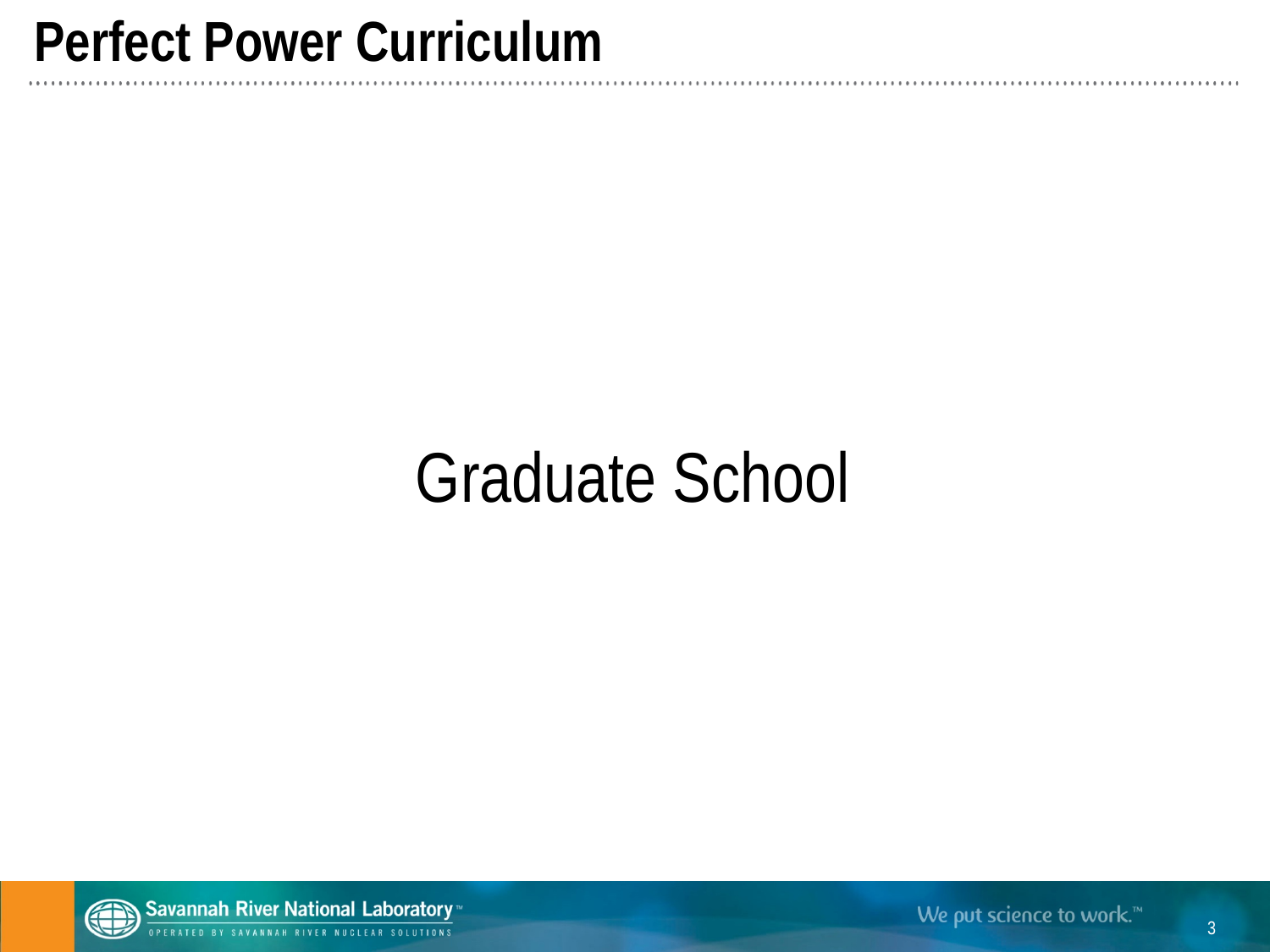## **Grad Electrical Engineering Course Work**

Analysis of Linear Systems Computer Applied Power Systems Electric Power Distribution Systems Power System Dynamics and Stability Solar Cells Electric Motor Control Power system Transients Power System Protection Thesis

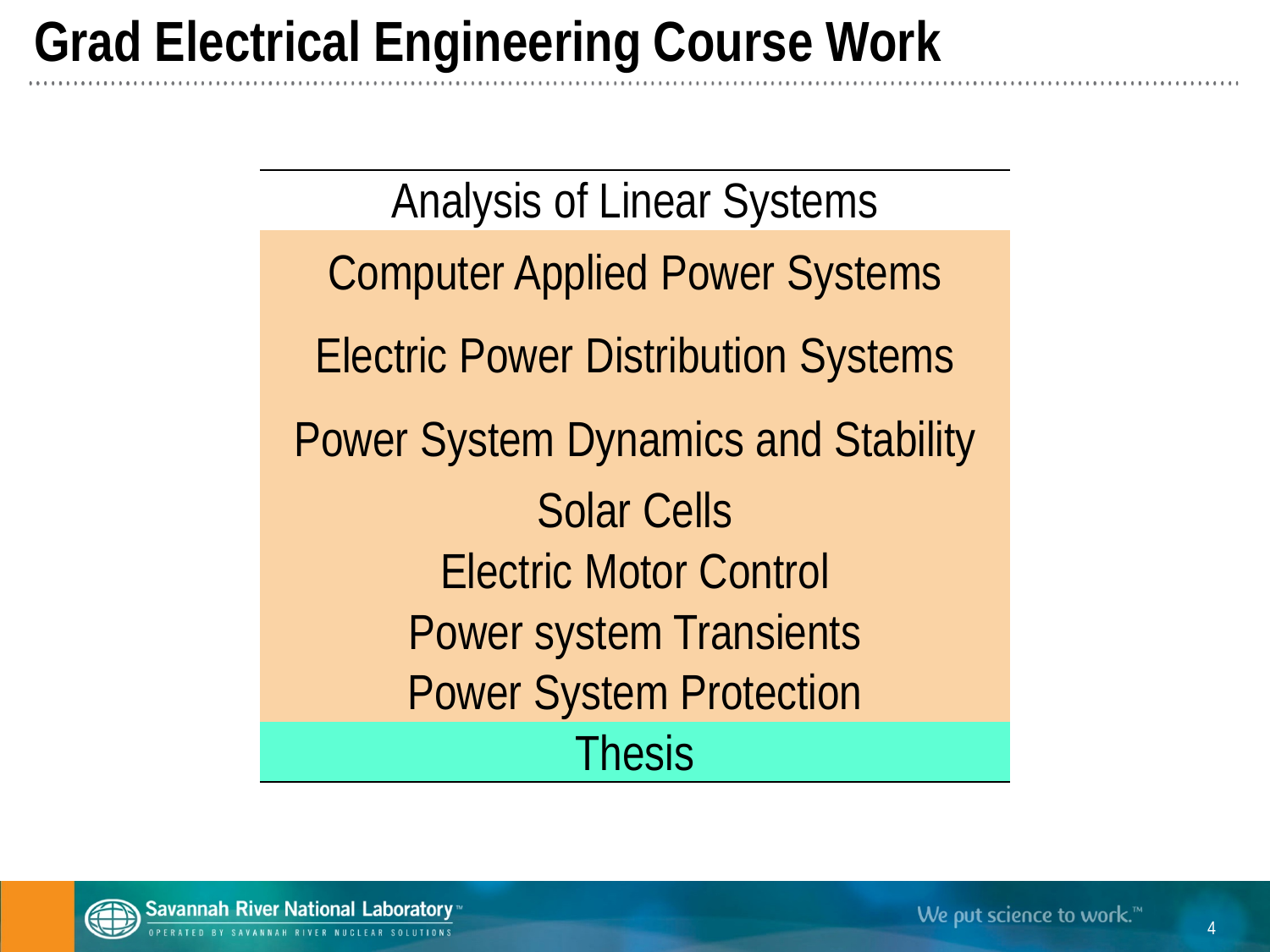## **Perfect Power Curriculum**

### **Graduate School + Thesis**

#### **Curriculum**

- Better connection between theoretical and application
- Connection between how to apply information learning
- Professors maintain CEU in education/teaching and technical
- NO POWER POINT

Thesis

- Write proposal for research topic
- Develop schedule and Gant chart for milestones an deliverables
- More industry involvement
- More hands-on/practical research